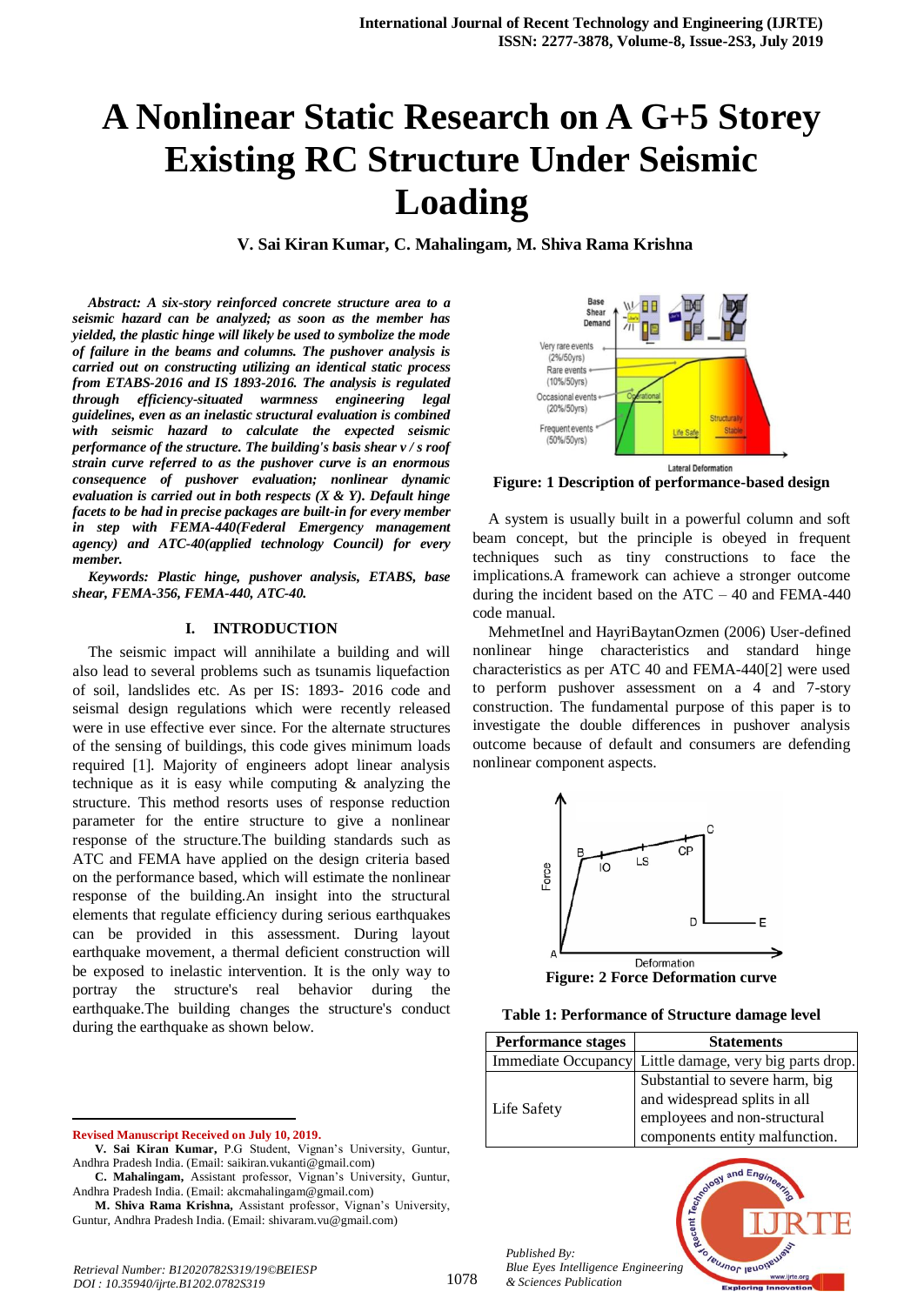#### **A NONLINEAR STATIC RESEARCH ON A G+5 STOREY EXISTING RC STRUCTURE UNDER SEISMIC LOADING**

|                           | Very massive harm, big             |
|---------------------------|------------------------------------|
| <b>Preventing Failure</b> | displacement, very little rigidity |
|                           | and resistance but execute         |
|                           | loading column and wall            |
|                           | bearings, complete destruction     |
|                           | or near complete failure.          |

# **II. STRUCTURAL MODELING:**

AutoCAD drafts all beams and column members imported into ETABS. The loads and properties are assigned to the considered reinforced concrete structure. The plan considered as described below as shown fig 3. The overall dimensions of the plan are 70.27m×60.37m. In this existing RC, a building is used as a commercial complex purpose.

*I) Description of building:*

- a. Concrete grade: M30,
- b. Steel grade: Fe-415 N/mm<sup>2</sup>

#### **Table: 2 Cross Section dimensions**

| <b>Member</b>  | Width(mm) | Depth(mm) |
|----------------|-----------|-----------|
| B1             | 300       | 500       |
| B <sub>2</sub> | 350       | 750       |
| C1             | 300       | 850       |
|                | 300       | 650       |

*II) Seismic Coefficients*

| S.No | Parameters                       | Code       |  |  |  |
|------|----------------------------------|------------|--|--|--|
|      |                                  | Provisions |  |  |  |
| 1    | Type of Structure                | <b>RCC</b> |  |  |  |
| 2    | Nature of Building               | University |  |  |  |
|      |                                  | Building   |  |  |  |
| 3    | Damping of Concrete              | 5%         |  |  |  |
| 4    | <b>Importance Factor</b>         | 1.5        |  |  |  |
| 5    | <b>Response Reduction Factor</b> | 5          |  |  |  |
| 6.a  | <b>Existing Seismic Zone</b>     | Ш          |  |  |  |
| 6.h  | <b>Considered Seismic Zone</b>   | IV         |  |  |  |
| 7    | Earthquake force in X direction  |            |  |  |  |
| 8    | Earthquake force in Y direction  |            |  |  |  |



**Figure: 3 AutoCAD Structural plan**

# **III. METHODOLOGY:**

The present work is to be taught the seismic behaviour of a G+5 storey RCC building having diaphragm discontinuity and geometrical irregularities under pushover analysis.The methodology, which is performed, is briefly described beneath.



**Figure: 4 Diagram of methodology stream**

#### **IV. NONLINEAR STATIC ANALYSIS:**

- $\triangle$  This evaluation is theoretically right, but very difficult and not suitable for all models.
- Structural engineering practice nowadays utilizes a nonlinear static evaluation, a replacement technique for solving the issue.
- The lateral strain may portray the range of base distortion caused by earthquake.
- \* The output generates a static pushover curve plotting a deflection parameter based on force.
- $\triangle$  Basically split into three kinds in this study
	- a. Target displacement
	- b. Capacity spectrum method
	- c. Coefficient method.
- $\cdot \cdot$  These three methods are used during the earthquake to determine the effectiveness of the building and to achieve very pleasantly accurate results.

*4.1 Plastic Hinge:*

- The plastic hinge is the primary component of the framework when each load is given to the structural parts.
- $\div$  In this structure, each participant assigned a hold of 5% of each joint (if the structure is periodic in a type).
- $\div$  If beams and pillars are not of the same length, 5% of the joint was not used by each structural component.
- $\bullet$  We need to use ASCE-41-13 code manual to assign the handles.
- Hinge shows the member's breakdown and the member's place.

# *4.2 Building Performance level:*

- Construction that primarily performs three requirements i.e.
	- Immediate occupancy level
	- Life safety level

*& Sciences Publication* 

*Published By:*

Collapse prevention

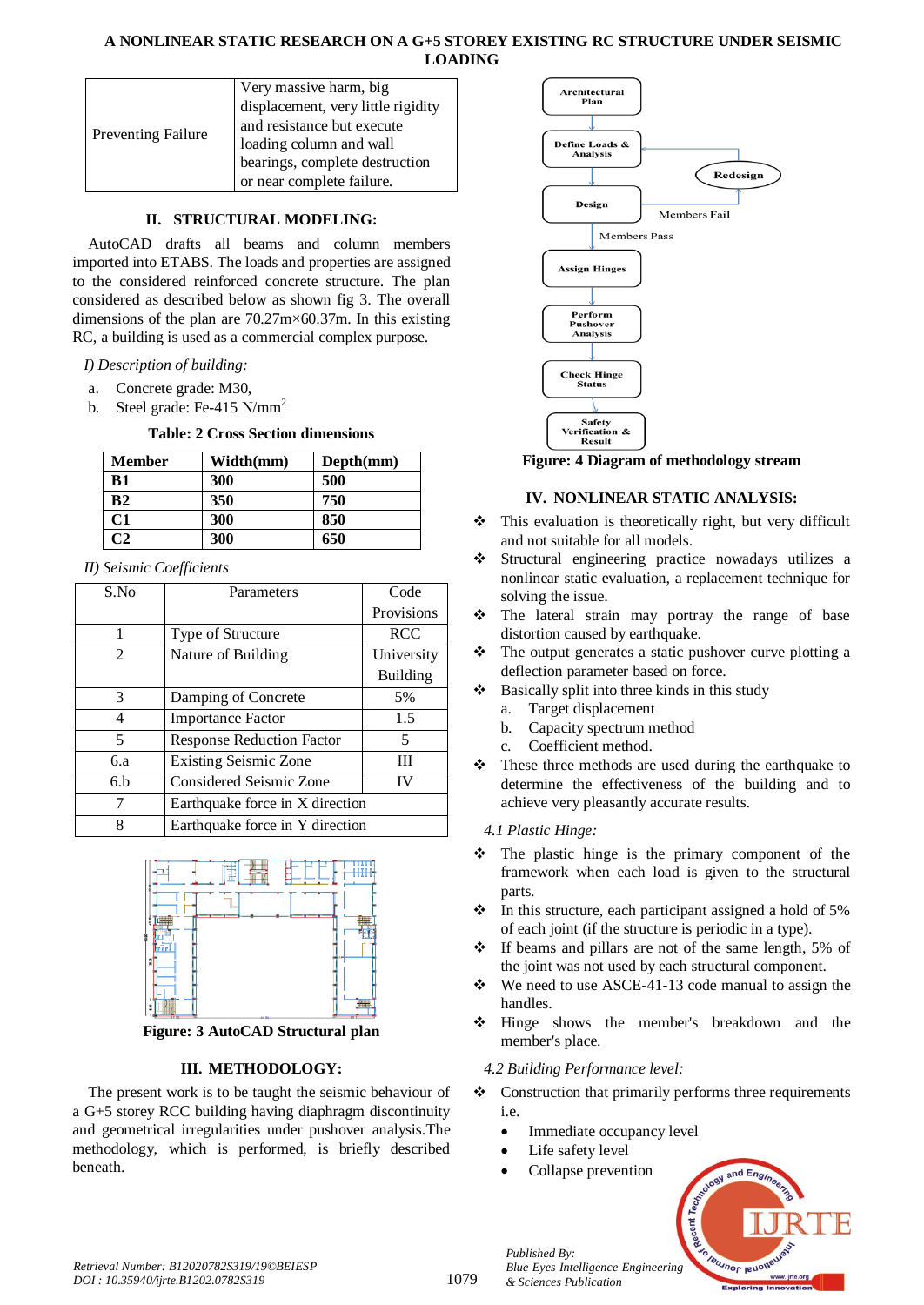- $\cdot \cdot$  In the earthquake motion, these three play a significant role.
- \* Resisting lateral distortion, as shown below, to be verified against the normal deformation boundaries.

| <b>State of Damage</b>   | <b>Chord Rotation Capacity</b>                        |
|--------------------------|-------------------------------------------------------|
| Immediate Occupancy (IO) | $\Theta_{v}$ + 10% of $(\Theta_{u}$ - $\Theta_{v})$   |
| Life Safety $(LS)$       | $\Theta_{v}$ + 60% of ( $\Theta_{u}$ - $\Theta_{v}$ ) |
| Collapse Prevention (CP) | $\Theta_{v}$ + 90% of $(\Theta_{u}$ - $\Theta_{v})$   |

#### **Table: 3 Deformation limits**

#### **V. ANALYTICAL DESIGN:**

- As shown in figure 5, a 3D design was developed to handle the corresponding static assessment and pushover evaluation.
- Compared to nonlinear static assessment, equivalent static assessment has a lower displacement.
- After gradually implementing it to the current construction (deemed building / structure), some portion of the structure will fail.
- Considered the current Zone-III situation structure but its shift from Zone-III to Zone-IV for this initiative.
- Because the house can survive in Zone IV situation in that situation, there is no question that in Zone–IV it can withstand.
- $\triangle$  The construction methods move aside after completing all preliminary measures to show the path of the earthquake.



**Figure: 5 3D Structural Model**

- New support for withstands more earthquake (seismic) charging to this framework.
- Usually, different kinds of bracings are used, here two kinds are used.
	- i.  $X \text{bracings}$
	- ii.  $\Lambda$  bracings
- $\triangle$  As shown in Figure 6.a, 6.b, these two are styled and layout regarded.



**Figure: 6.aX – bracing 3D model**



**Figure: 6.b Ʌ - bracing 3D Structure**

# **VI. FINAL RESULTS & DISCUSSIONS:**

- $\cdot \cdot$  This building's capacity curve is shown in Fig. 7. This curve reflects worldwide behaviour, stiffness, and plasticity.
- Capacity range technique offers accurate and simple process efficiency.
- $\div$  The capability range and request ratio curves this phenomenon called the quality point.
- $\div$  When the supply curve and capability range meet at a stage at which point the power of the framework (quality point) is indicated.
- \* X-bracings have a morebase strain compared to the foundation strain in both bracings (X, some-bracings).
- $\bullet$  Now we can see the outcomes of the hinge as shown in the picture below, which shows the place of the member load.



**Figure: 7.a Capacity curve**



**Fig: 7.b Performance point**

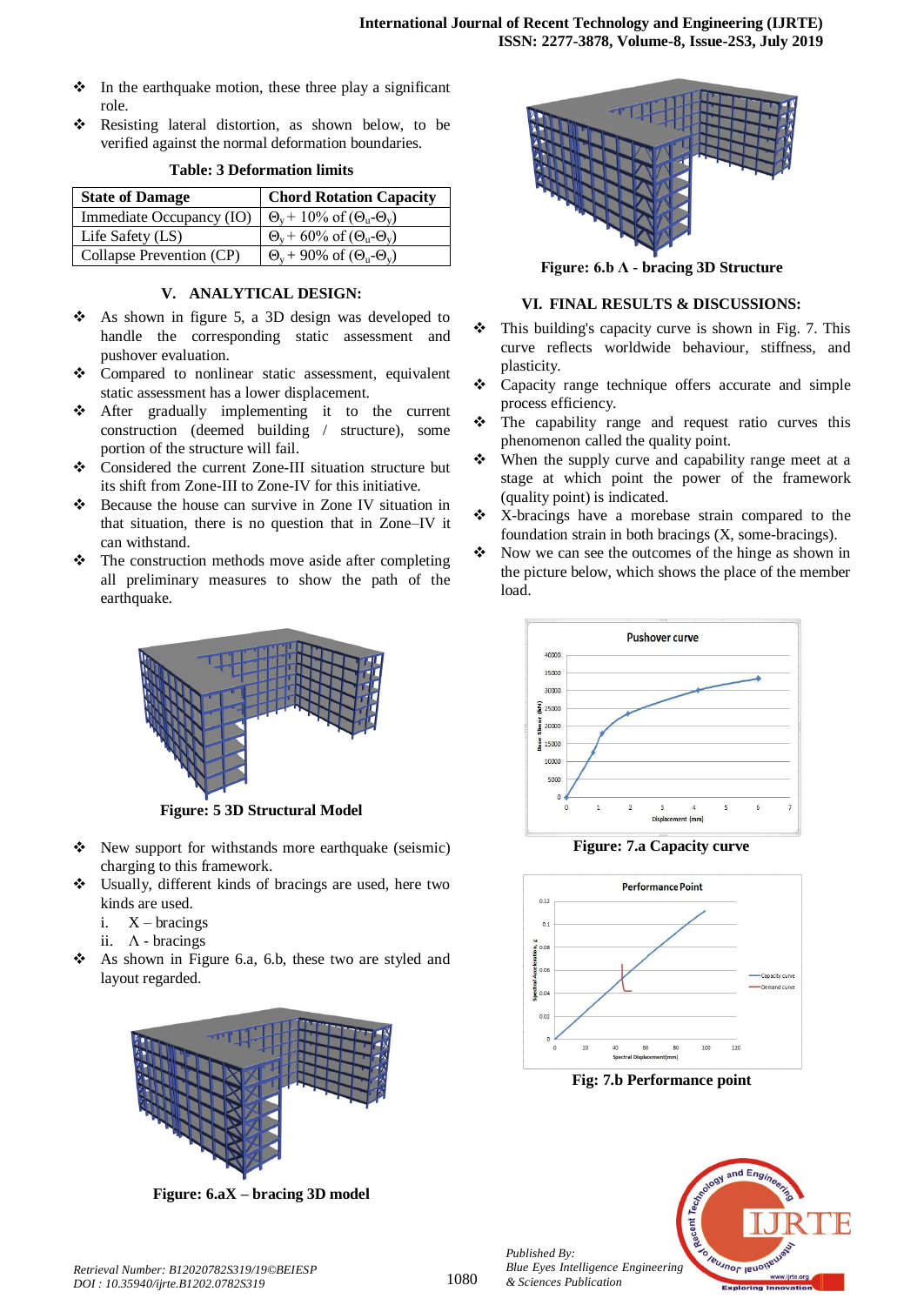#### **A NONLINEAR STATIC RESEARCH ON A G+5 STOREY EXISTING RC STRUCTURE UNDER SEISMIC LOADING**



**Fig: 7.c Hinge locations in Structure**

#### *Max. Storey displacement:*

The highest storage limit for linear static technique is when the earthquake force is transferred to the structure's X & Y coordinates as shown in the graphics below.



#### *Max. Storey Drift:*

The max storey drift for equivalent static method is when the seismic force is applied on both directions are represented as follows:



# *Max storey shear:*

For the duration of the earthquake, the peak floor shear occurs as follows beneath fig.



**Fig: 8 Storey Shear**

**Table:4 Shear Force in table representation**

| Load<br>Case  | <b>FX</b> | <b>FY</b>                    | <b>MX</b> | <b>MY</b>                                                      | MZ        |  |  |
|---------------|-----------|------------------------------|-----------|----------------------------------------------------------------|-----------|--|--|
|               | (kN)      | (kN)                         | $(kN-m)$  | $(kN-m)$                                                       | $(kN-m)$  |  |  |
| Live          |           | 0                            |           | 1365455 - 1411225 9.48E-06                                     |           |  |  |
|               |           |                              |           | $EQX + ve$ -7637.47   -5.5E-07   2.61E-05   -154218   250530.8 |           |  |  |
| $EOY + ve$    | $\theta$  | $-5881.29$                   |           | $118757$ -4E-06                                                | $-203659$ |  |  |
| <b>EQX-ve</b> |           | $-7637.47$ -5.5E-07 2.61E-05 |           | $-154218$                                                      | 250530.8  |  |  |
| EQY-ve        | 0         | $-5881.29$                   | 118757    | $-4E-06$                                                       | $-203659$ |  |  |

| Table: 5 Base shear and Roof displacement at performance levels |  |
|-----------------------------------------------------------------|--|
|-----------------------------------------------------------------|--|

| <b>Steps</b>   | Roof<br>Displacement<br>(mm) | Base<br>force(kN) | $A-B$ | $B-C$          | $C-D$            | $D-E$          | >E               | $A-IO$ | <b>B-LS</b>  | $C-CP$           | >CP      | Total |
|----------------|------------------------------|-------------------|-------|----------------|------------------|----------------|------------------|--------|--------------|------------------|----------|-------|
| 1              | 0.284                        | $\boldsymbol{0}$  | 6524  | $\theta$       | 0                | $\Omega$       | $\theta$         | 6524   | $\Omega$     | $\mathbf{0}$     | $\Omega$ | 6524  |
| 2              | 0.841                        | 12649.2226        | 6522  | $\overline{2}$ | $\overline{0}$   | $\Omega$       | $\Omega$         | 6524   | $\theta$     | $\overline{0}$   | $\Omega$ | 6524  |
| 3              | 1.131                        | 17929.5128        | 6484  | 40             | $\overline{0}$   | $\overline{0}$ | $\overline{0}$   | 6524   | $\theta$     | $\boldsymbol{0}$ | $\Omega$ | 6524  |
| $\overline{4}$ | 1.936                        | 23503.3939        | 6328  | 196            | $\overline{0}$   | $\Omega$       | $\theta$         | 6522   | $\mathbf{0}$ | $\overline{0}$   | 2        | 6524  |
| 5              | 4.123                        | 30082.7139        | 6142  | 382            | $\overline{0}$   | $\Omega$       | $\theta$         | 6522   | $\Omega$     | $\mathbf{0}$     | 2        | 6524  |
| 6              | 6.013                        | 33360.7045        | 6012  | 512            | $\overline{0}$   | $\Omega$       | $\Omega$         | 6520   | $\mathbf{0}$ | $\mathbf{0}$     | 4        | 6524  |
| 7              | 6.013                        | 33359.3023        | 6012  | 512            | $\boldsymbol{0}$ | $\Omega$       | $\boldsymbol{0}$ | 6520   | $\mathbf{0}$ | $\mathbf{0}$     | 4        | 6524  |
| 8              | 6.014                        | 33361.0818        | 6012  | 512            | $\overline{0}$   | $\Omega$       | $\boldsymbol{0}$ | 6520   | $\theta$     | $\overline{0}$   | 4        | 6524  |
| 9              | 6.018                        | 33367.3647        | 6012  | 512            | $\overline{0}$   | $\Omega$       | $\Omega$         | 6520   | $\mathbf{0}$ | $\boldsymbol{0}$ | 4        | 6524  |
| 10             | 6.018                        | 33366.7351        | 6012  | 512            | $\boldsymbol{0}$ | 0              | $\overline{0}$   | 6520   | $\Omega$     | $\mathbf{0}$     | 4        | 6524  |



*Published By:*

*& Sciences Publication*